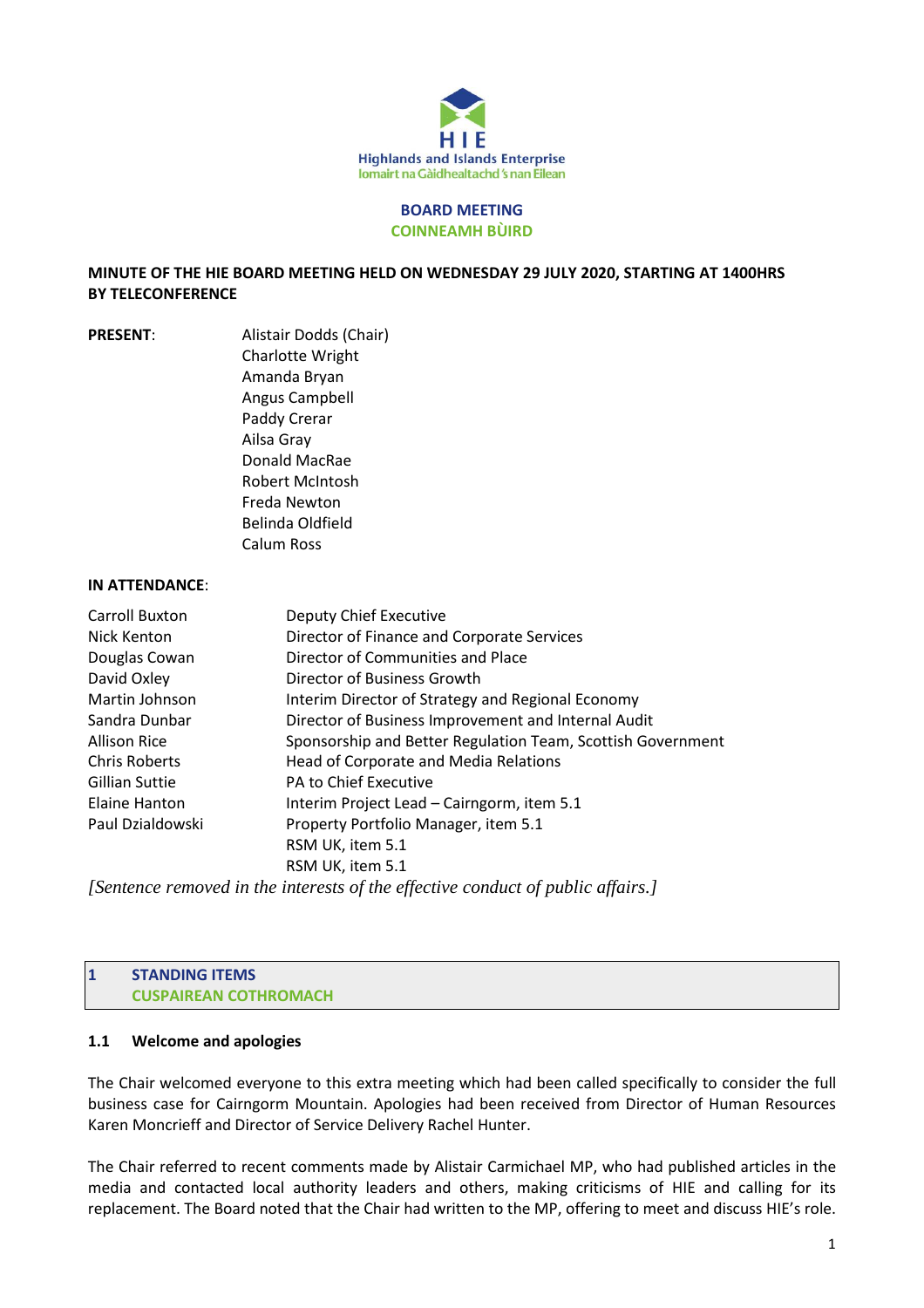BBC Alba was preparing further coverage and had contacted both HIE and the Scottish Government. HIE had provided a statement, but declined an interview request as this could risk compromising the organisation's political neutrality.

# **1.2 Declarations of interest**

Belinda Oldfield declared a third-party interest concerning engineering company Mott MacDonald, which had an involvement in works associated with the Cairngorm funicular. It was agreed that this did not present a conflict of interest.

The Chair noted that the tourism sector was expected to be discussed with reference to Scottish Government COVID-19 funding. It was agreed that Board members who had an involvement in the tourism sector would be able to participate but should declare an interest if appropriate to do so at any point during discussion.

#### **2 UPDATES CUNNTASAN AS ÙR**

## **2.1 COVID-19 restart and recovery planning update**

The Interim Director of Strategy and Regional Economy provided an update on HIE's *Restart and Recovery Plan* focusing on the impacts of the COVID-19 pandemic. A short-term action plan was currently being implemented, addressing themes including organisational change to meet new objectives; accelerating capital investment; marketing communications; customer segmentation and recruitment, and service delivery.

It was noted that the Scottish Government's response to the recently published report from the independent Advisory Group on Economic Recovery, chaired by Benny Higgins, was expected to be published early in August and would be shared with Board members. The Chair advised that the Cabinet Secretary for Rural Economy and Tourism, Fergus Ewing MSP, was scheduled to join the HIE Board meeting on 25 August. A further update on restart and recovery would be presented at that meeting, and the final version of HIE's plan will be prepared following publication of the next *Programme for Government*, expected in the autumn.

# **2.2 COVID-19 response**

The Deputy Chief Executive gave a verbal update on HIE's role in the regional and national responses to the COVID-19 pandemic. All appeals from applicants to the *Pivotal Enterprise Resilience Fund (PERF)* and the *Creative, Tourism and Hospitality Enterprises Hardship Fund* had now been processed. These included approximately 250 appeals to HIE, most of which had been at least partially upheld. A Scottish Government review of the enterprise agencies' role in administering PERF was under way. £25m had been distributed to businesses across the Highlands and Islands since the funds were launched at the end of April.

Further funding totalling £14m for larger hotels had been announced today by the Cabinet Secretary for Finance, and more information on this was expected in the coming days.

The Board expressed their thanks to HIE staff for their work in handling a very large volume of applications in a short period of time and ensuring that businesses meeting the criteria had received support urgently.

## **2.3 Space Hub Sutherland**

The Director of Business Growth gave a short update on progress with HIE's plans to develop a vertical launch site for commercial satellites, Space Hub Sutherland.

*[Paragraph removed in the interests of the effective conduct of public affairs.]*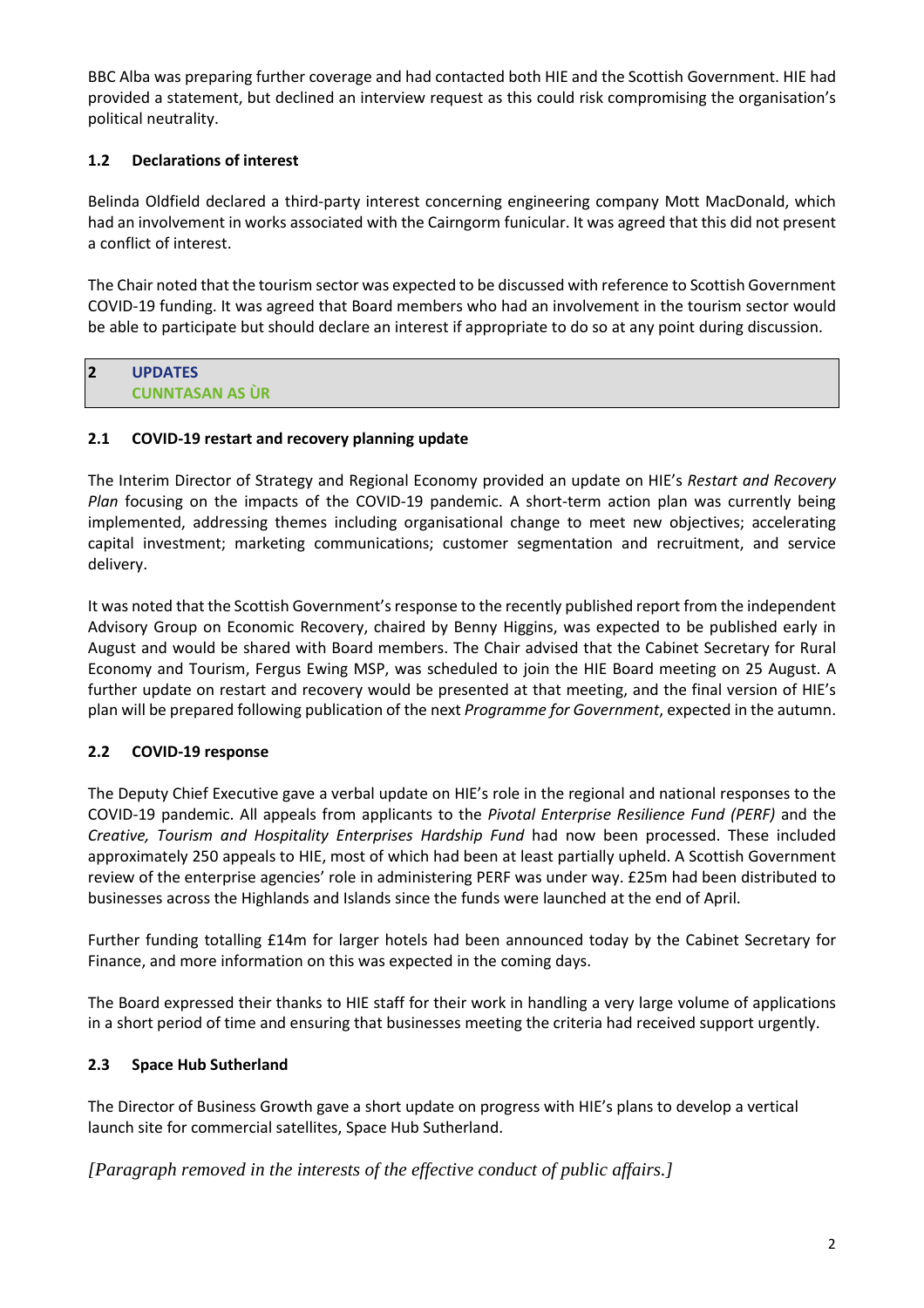# *[Paragraph removed in the interests of the effective conduct of public affairs.]*

Discussions with a contractor on the timing and pricing of ground investigation works were continuing, and tenders had been received from bidders wishing to provide support in carrying out due diligence on a full business case and options appraisal, due to come to the Board in October 2020.

**3 CAIRNGORM MOUNTAIN AN CÀRN GORM**

### **3.1 Programme update**

### *Elaine Hanton and Paul Dzialdowski joined the meeting.*

The Chief Executive introduced this item, setting out the context in which a full business case for Cairngorm Mountain had been prepared and noting that a detailed paper had been circulated to Board members in advance of today's meeting. In preparing the final business case, HIE staff and external consultants RSM had undertaken an exceptional amount of due diligence. The Board's input had been vital in guiding this process, and today's discussion was an opportunity to agree a way forward that would be submitted to the Cabinet Secretary for Rural Economy and Tourism for final approval.

Successful implementation of the full business case would achieve a range of positive outcomes for the wider economy. By stabilising operations, enhancing visitor experiences and attracting higher visitor numbers, it would provide vital support to the tourism sector at local, regional and national levels, as it recovers from the shock of the COVID-19 pandemic. Importantly, it would also address the liability associated with an inoperable funicular and help create the conditions with the potential to attract future private sector investment. It would also help provide a context in which further enhancements to the mountain resort's offering could be considered and additional benefits generated for the local economy and its communities.

It was important to recognise that the project had the potential to deliver positive impact across a range of policy areas, including

- tourism development,
- economic development,
- health and physical activity,
- social and cultural development,
- energy,
- education and skills, and
- environmental performance and conservation,

While this was primarily an economic development project, the longer-term impacts and benefits of the project would be cross-cutting, and aligned with a very broad range of national and regional policies and strategies from the Scottish Government, Cairngorms National Park Authority, the Highland Council, Tourism Scotland, Skills Development Scotland, Snowsport Scotland, the Highland Community Planning Partnership and NHS Highland.

It was also noted that the business case was complemented by other activity associated with Cairngorm Mountain, notably preparation of a long-term masterplan that was currently the subject of a second and final stage of public consultation.

## **3.2 Full business case**

*[Sentence removed in the interests of the effective conduct of public affairs.] of RSM UK joined the meeting*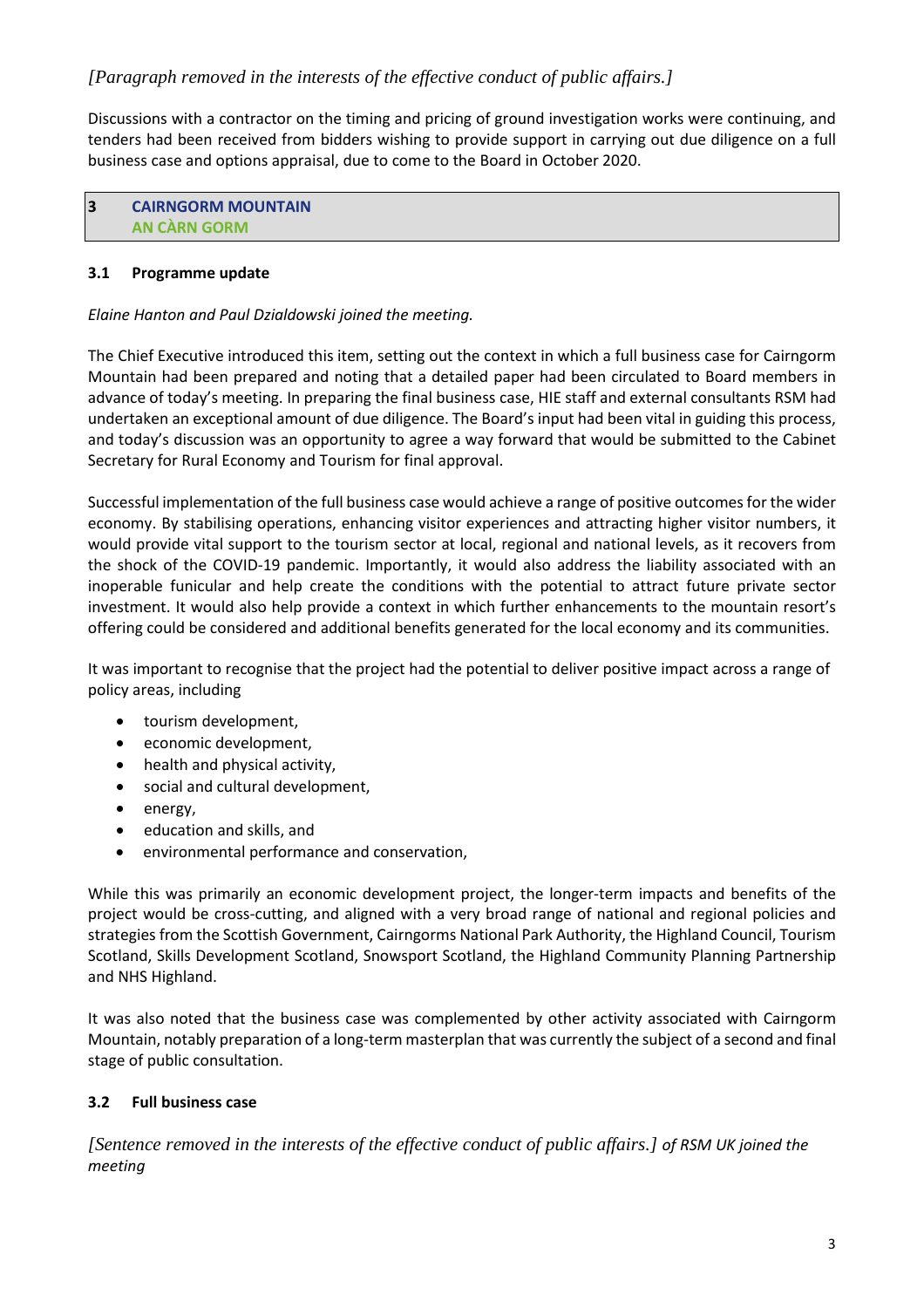The Interim Project Lead – Cairngorm began by reporting activity undertaken since the Board meeting of 18 February 2020, when the direction of travel presented in the outline business case for Cairngorm had been endorsed. Following that meeting, the outline business case had been submitted to the Scottish Government and developed into the full business case being presented today.

In addition to evaluating options for the funicular and the operating company, the business case included proposals for additional investments. However, these would require further appraisal and were not being put forward for Board approval at present. Instead, it was requested that the Board delegate decision making authority on these matters to HIE's Leadership Team and for inclusion in the submission to the Scottish Government for budget cover.

Although it had been expected that the full business case would be brought to an earlier Board meeting, progress had been hampered by the COVID-19 pandemic. Operating company Cairngorm Mountain (Scotland) Ltd (CMSL) had been forced to end its winter season and close temporarily on 22 March, placing 26 permanent staff on furlough. It had only recently begun a phased reopening, in line with Scottish Government guidance, on 15 July. Activities to prepare for reinstating the funicular, should that be the approved option, had also been delayed, including detailed survey and design work, and tender and contract agreement.

*[Paragraph removed in the interests of the effective conduct of public affairs.]*

*[Paragraph removed in the interests of the effective conduct of public affairs.]*

## *[Paragraph removed in the interests of the effective conduct of public affairs]*

While the full business case recommended reinstatement of the funicular, it was stressed that the project remained high risk, with 11 conditions attached to planning approval, ground conditions requiring investigation, a safety case being required, and the ongoing threat of COVID-19 which could impact further on timescales.

Future phases would review longer-term Cairngorm ownership and operating models.

At this point in the meeting, the Chair invited members to put questions to HIE staff.

The Board asked HIE staff whether they were confident that the preferred option of reinstating the funicular would be supported in the local community. It was noted that the masterplan engagement had shown fairly wide support for reinstatement, but that there was a plurality of views among respondents, with some advocating alternative uplift and others wishing to see rewilding of the ski area. The Funicular Response Group of stakeholders, comprising public bodies, business and community leaders and sports interests, was in favour of reinstatement.

It was agreed that there was a need for HIE to design and implement a stakeholder engagement plan, aligned with Scottish Government, and to take on board Audit Scotland recommendations for greater openness, particularly with the local community. A clear and readable draft of the business case should be prepared for publication, and Cairngorm's potential to drive wider economic benefits would be a key message in all communications.

Other issues addressed by the Board included opportunity cost, with members observing that expenditure at Cairngorm should not have a disproportionate impact on the organisation's ability to invest elsewhere in the region.

The request for Leadership Team to be given delegated authority to approve additional investments, on a project by project basis, was debated. Following discussion, it was agreed that further work was required to prioritise these investments to determine those which should be regarded as essential alongside the current business case. For non-essential costs, the Board noted the need to consider these at a future point, with -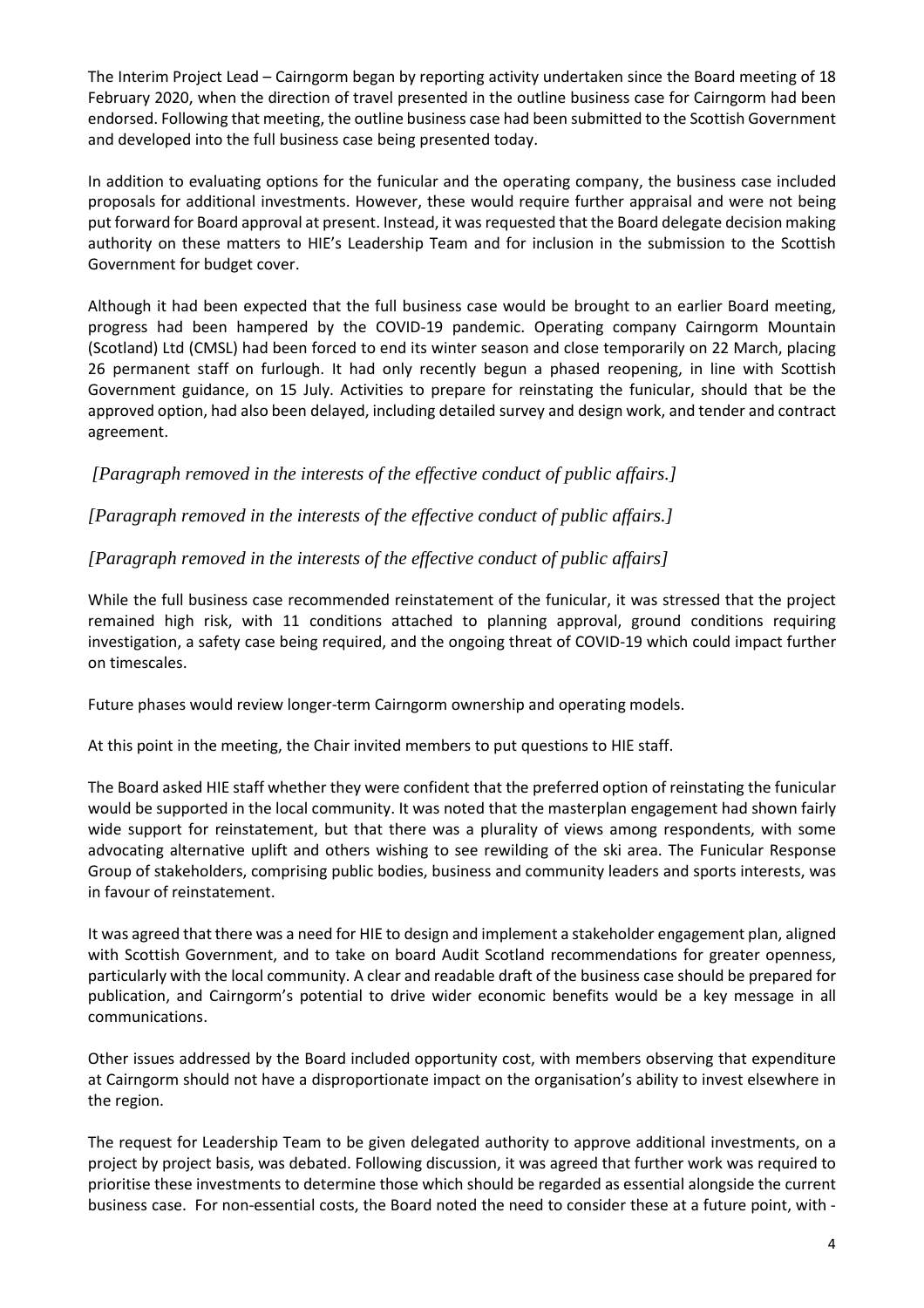decision-making arrangements agreed with the HIE Board. This would include, where appropriate, alignment with the outcome of the masterplan. The business case would be revised prior to submission to the Scottish Government and an updated recommendation taken to the HIE Board.

The Chair then invited RSM UK to present the detail of the full business case.

*[Sentence removed in the interests of the effective conduct of public affairs.]* began by noting that RSM's earlier work to determine economic and other impacts of the range of options for the funicular had been updated in light of COVID-19. The preferred option remained reinstatement, as the outline business case had previously concluded.

Six options had been shortlisted and examined in detail. These were:

- 1a: Do minimum (remove funicular, no CMSL funding or additional capital investment). This would mean closing the business. Total deconstruction cost was estimated at £16.92m.
- 1b: Remove funicular, maintain / replace existing uplift infrastructure with a ski lift (fund CMSL and fund selected additional capital investments). This would maintain current employment at the site. Total construction cost was estimated at £36.83m and the annual number of visitors at 68,340.
- 2a: Remove and replace the funicular with a dual-cable gondola, fund CMSL and selected additional capital investments. Total construction cost was estimated at £60.77m, and the annual number of visitors at 136,231.
- 2b: Remove and replace funicular with a dual-cable gondola and fund CMSL, but not additional investments. Total construction cost was estimated at £52.05m, and the annual number of visitors at 136,231.
- 3a: Reinstate funicular, fund CMSL and fund selected additional capital investments. Total construction cost was estimated at £24.88m, and the annual number of visitors at 162,789.
- 3b: Reinstate funicular, fund CMSL but do not fund proposed additional investments. Total construction cost was estimated at £16.16m, and the annual number of visitors at 162,789.

Options 2a, 2b, 3a and 3b all assumed growth in numbers of visitors and operating company staff. The additional capital investments associated with options 1b, 2a and 3a were calculated at £8.72m. These would cover a range of future projects, including extending the life of the day lodge, upgrades to the Ptarmigan building, dilapidations, investing in existing tow infrastructure, improvements to paths, and resurfacing and drainage at the Cas car park. There would be no additional capital investments associated with options 1a, 2b and 3b.

The Board noted that the calculations of capital costs and visitor numbers for each option had included generous estimates for optimism bias, including construction challenges and the potential impacts of COVID-19 and Brexit, to present as realistic a picture as possible. It was noted that the project remained high risk but was important to help support current economic recovery following COVID-19.

Life cycle costs over 30 years were: zero for options 1a and 1b; £6.07m for options 2a and 2b, and £5.68m for options 3a and 3b.

Wider economic benefits, at national level, had also been calculated for each option over the same period, both in terms of gross value added (GVA) and full-time equivalent (FTE) employment. Option 3a would generate £5.39m GVA pa (total over 30 years, £161.84m), followed by option 2a at £5.3m pa (£159.01m over 30 years), and option 3b at £5.24m (£157.17 over 30 years). Options 3a and 3b scored highest for employment, each with an average of 33 FTEs per year. *[Sentence removed in the interests of the effective conduct of public affairs.]*also explained the range of sensitivities which are applied to the assessment, none of which changed the recommendation on option.

At 1550, a connectivity failure caused Angus Campbell to leave the meeting.